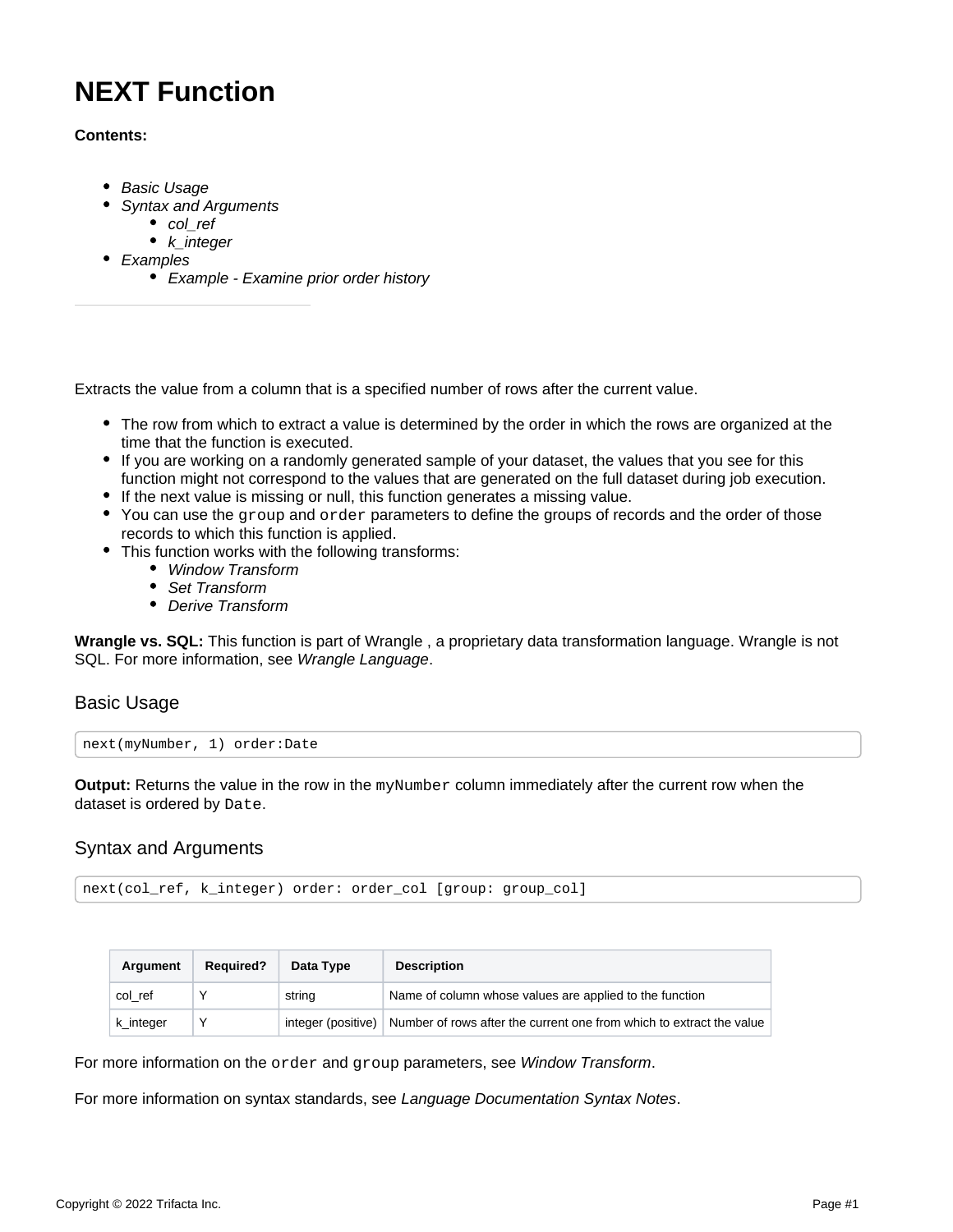# <span id="page-1-0"></span>**col\_ref**

Name of the column whose values are used to extract the value that is  $k$ -integer values after the current one.

Multiple columns and wildcards are not supported.

#### **Usage Notes:**

| <b>Required?</b> | Data Type                            | <b>Example Value</b> |
|------------------|--------------------------------------|----------------------|
| Yes              | String (column reference)   myColumn |                      |

# <span id="page-1-1"></span>**k\_integer**

Integer representing the number of rows after the current one from which to extract the value.

- Value must be a positive integer. For negative values, see [PREV Function](https://docs.trifacta.com/display/r087/PREV+Function).
- $\bullet$  k=1 represents the immediately following row value.
- If k is greater than or equal to the number of values in the column, all values in the generated column are missing. If a group parameter is applied, then this parameter should be no more than the maximum number of rows in the groups.
- If the range provided to the function exceeds the limits of the dataset, then the function generates a null value.
- If the range of the function is valid but includes missing values, the function generates a missing, non-null value.

#### **Usage Notes:**

| <b>Required?</b> | Data Type | <b>Example Value</b> |
|------------------|-----------|----------------------|
| Yes              | Integer   |                      |

# <span id="page-1-2"></span>Examples

**Tip:** For additional examples, see [Common Tasks](https://docs.trifacta.com/display/r087/Common+Tasks).

# <span id="page-1-3"></span>**Example - Examine prior order history**

The following dataset contains order information for the preceding 12 months. You want to compare the current month's average against the preceding quarter.

#### **Source:**

| Date     | Amount |
|----------|--------|
| 12/31/15 | 118    |
| 11/30/15 | 6      |
| 10/31/15 | 443    |
| 9/30/15  | 785    |
| 8/31/15  | 77     |
| 7/31/15  | 606    |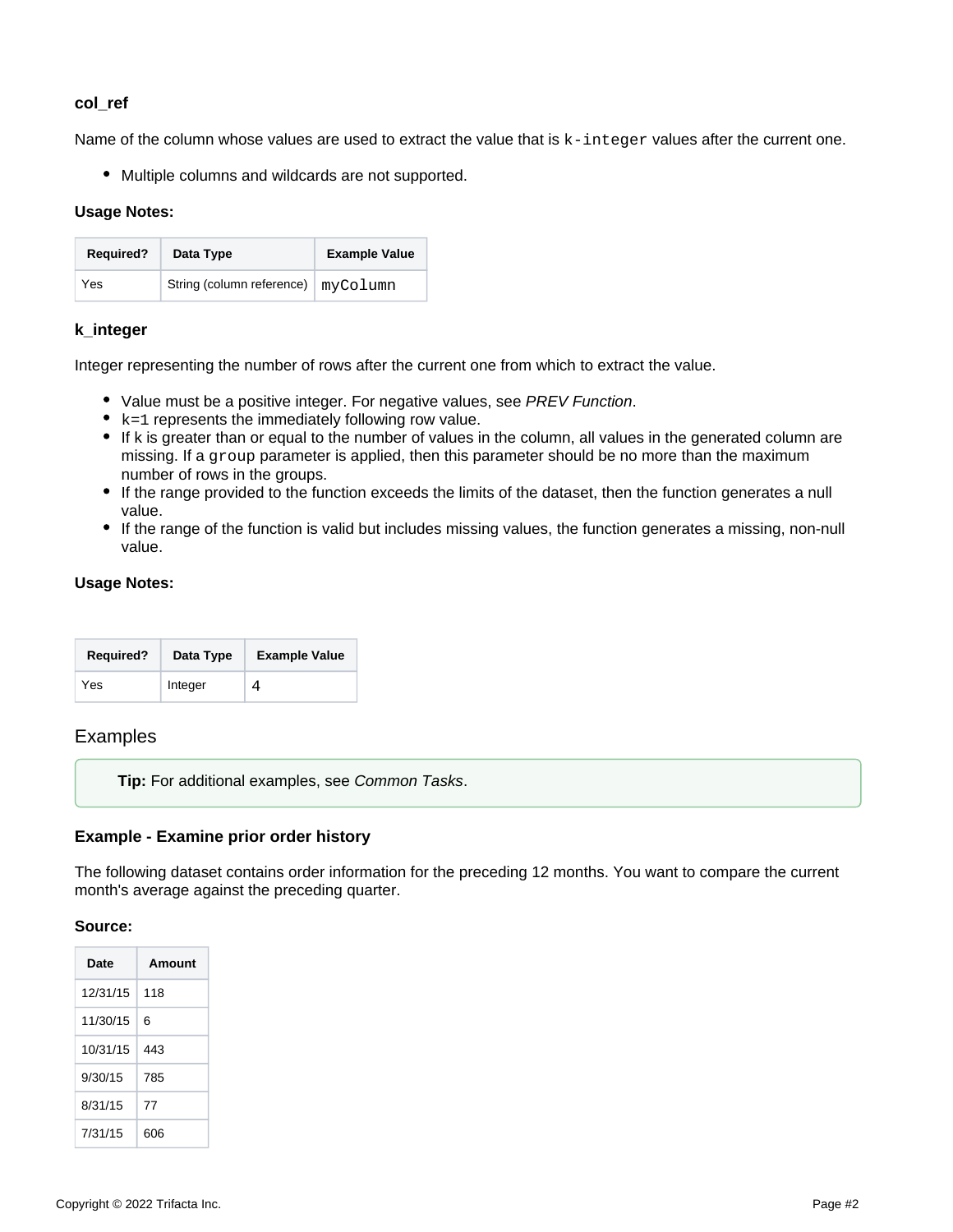| 6/30/15 | 421 |
|---------|-----|
| 5/31/15 | 763 |
| 4/30/15 | 305 |
| 3/31/15 | 824 |
| 2/28/15 | 135 |
| 1/31/15 | 523 |

#### **Transformation:**

Using the ROLLINGAVERAGE function, you can generate a column containing the rolling average of the current month and the two previous months:

| <b>Transformation Name</b> | Window                        |
|----------------------------|-------------------------------|
| <b>Parameter: Formulas</b> | ROLLINGAVERAGE (Amount, 3, 0) |
| Parameter: Order by        | -Date                         |

Note the sign of the second parameter and the order parameter. The sort is in the reverse order of the Date par ameter, which preserves the current sort order. As a result, the second parameter, which identifies the number of rows to use in the calculation, must be positive to capture the previous months.

Technically, this computation does not capture the prior quarter, since it includes the current quarter as part of the computation. You can use the following column to capture the rolling average of the preceding month, which then becomes the true rolling average for the prior quarter. The window column refers to the name of the column generated from the previous step:

| <b>Transformation Name</b> | Window          |
|----------------------------|-----------------|
| <b>Parameter: Formulas</b> | NEXT(window, 1) |
| Parameter: Order by        | -Date           |

Note that the order parameter must be preserved. This new column, window1, contains your prior quarter rolling average:

| <b>Transformation Name</b>    | Rename columns    |
|-------------------------------|-------------------|
| <b>Parameter: Option</b>      | Manual rename     |
| Parameter: Column             | window1           |
| Parameter: New column<br>name | 'Amount_PriorQtr' |

You can reformat this numeric value:

| <b>Transformation Name</b> | Edit column with formula             |
|----------------------------|--------------------------------------|
| <b>Parameter: Columns</b>  | Amount PriorOtr                      |
| Parameter: Formula         | NUMFORMAT(Amount PriorOtr, '###.00') |

You can use the following transformation to calculate the net change. This formula computes the change as a percentage of the prior quarter and then formats it as a two-digit percentage.